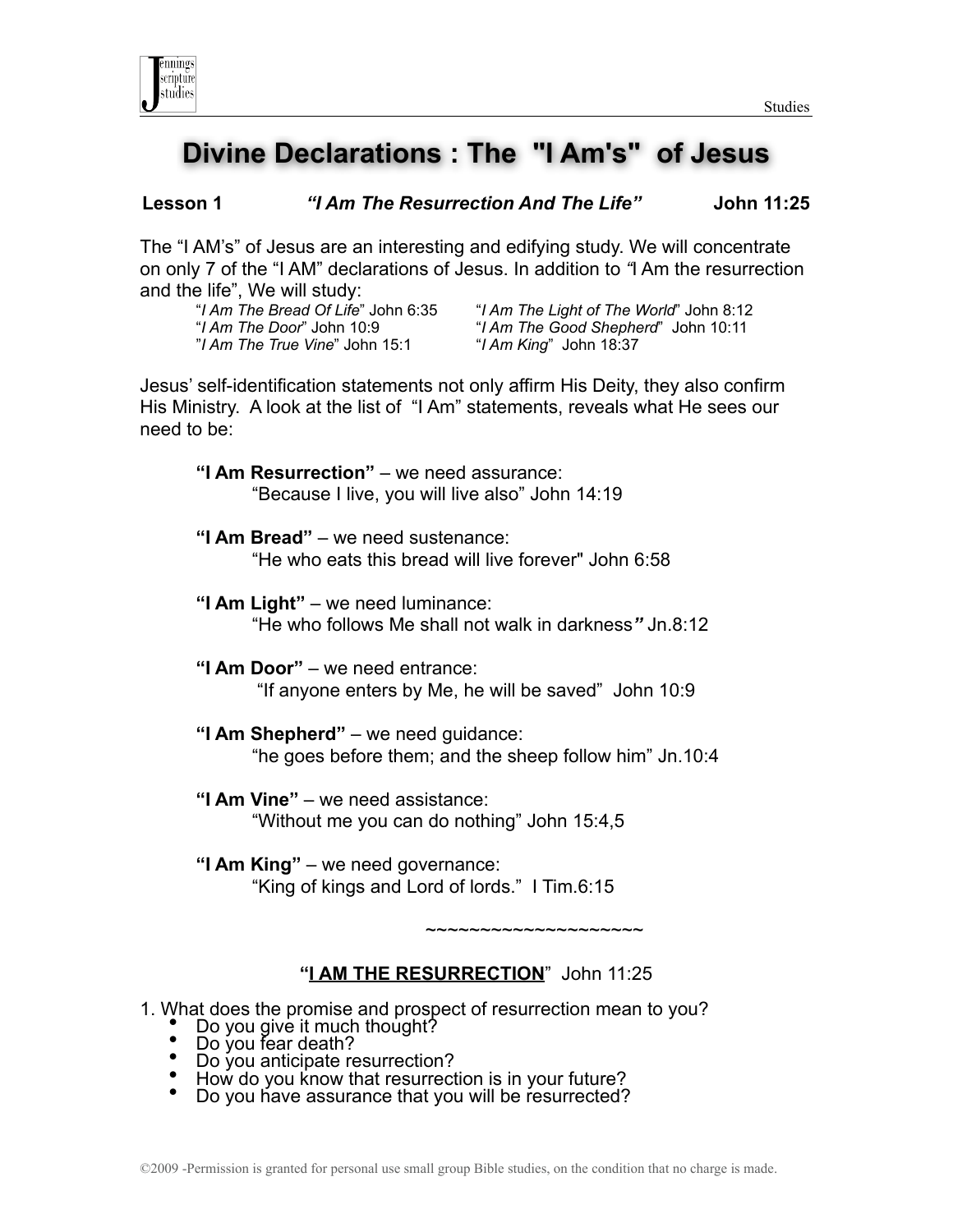

- 2. The declaration that Jesus made when He said, "I Am the resurrection", not only gives solace in the time of sorrow, but gives assurance to any child of God who may be apprehensive about death.
- 3. This statement has tremendous importance. To understand its significance we must go back to Exodus 3:14 where we read, "God said to Moses, "I AM WHO I AM. This is what you are to say to the Israelites: 'I AM has sent me to you." (Exodus 3:14)**.**
- 4**.** "I Am That I Am*"* is God's name for Himself. The name means = "the eternal, self-existing one.**"** The name is usually translated "LORD" (Jehovah) and is used 6,700 times in the Old Testament alone.
- 5. When Jesus declared Himself to be "I AM" He was identifying Himself as God! Jehovah of the O.T. is the Jesus of the N.T.
- 6. The occasion for this declaration of Jesus was the death of Lazarus. Lazarus' sisters, Mary and Martha, has sent for Jesus and when He came, Martha said, "If you had been here, my brother would not have died." (John 11:21) Jesus responded, "I am the resurrection and the life." This dramatic and dynamic statement gave great hope to Lazarus' grieving sisters and it gives hope to us today!
- 7. Let us examine the subject of resurrection in light of Jesus' claim that He is *"the resurrection and the life."*

## **I. THE PROOF OF HIS RESURRECTION GIVES US CONFIDENCE.**

Our confidence in Jesus' resurrection is predicated upon, at a minimum:

- the authority that He has to rise and to raise others;
- the announcements that He made about resurrection;
- and the appearances to witnesses after His resurrection.

Let us briefly examine these three evidences:

#### **A. His Resurrection Authority.**

One day when Jesus was teaching in the Temple some Priests asked Him "By what authority are You doing these things? And who gave You this authority?" (Matt 21:23)

 Those were fair questions. We can ask concerning resurrection truth "By what authority are You doing these things? And who gave You this authority?"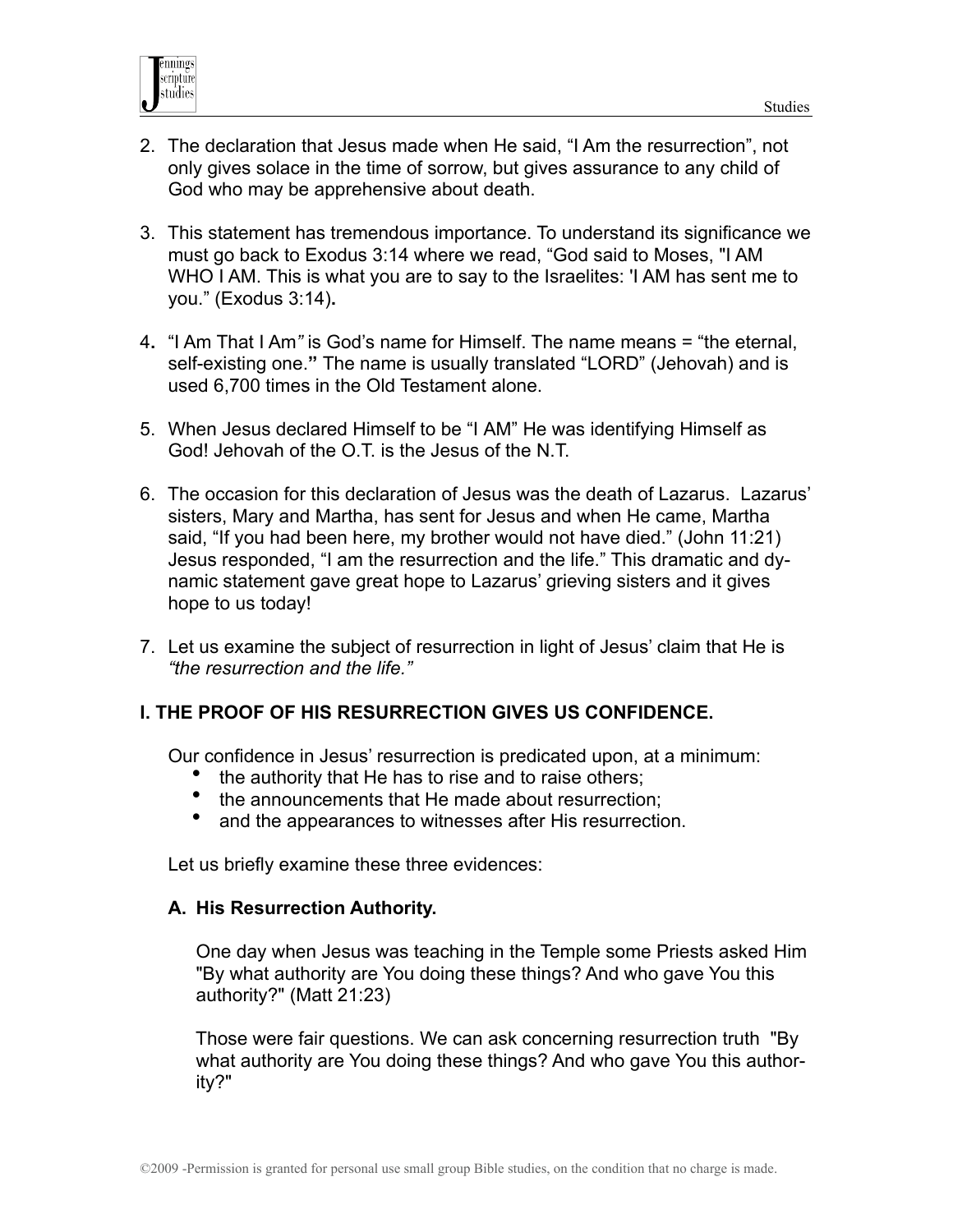



- 1. Jesus answers our questions in John 10:17-18 "The reason my Father loves me is that I lay down my life - only to take it up again. No one takes it from me, but I lay it down of my own accord. I have **authority** to lay it down and **authority** to take it up again. This command I received from my Father."
- 2. John 5:25-29 "Truly, truly, I say to you, an hour is coming and now is, when the dead will hear the voice of the Son of God, and those who hear will live. "For just as the Father has life in Himself, even so He gave to the Son also to have life in Himself; and He gave Him **authority** to execute judgment, because He is the Son of Man. "Do not marvel at this; for an hour is coming, in which all who are in the tombs will hear His voice, and will come forth; those who did the good deeds to a resurrection of life, those who committed the evil deeds to a resurrection of judgment."
- 3**.** When Jesus said in Matt. 28:18 "All authority is given unto me in heaven and in earth", that included authority over death! We can have confidence in One who has such authority as that.

#### **B. His Resurrection Announcements.**

He made many announcements regarding resurrection. Two are:

- 1**.** John 11:25 "Jesus said to her, (Martha) "I am the resurrection and the life. He who believes in Me, though he may die, he shall live."
- 2. John 5:21 "For as the Father raises the dead and gives life to them, even so the Son gives life to whom He will."
	- a. Note There is one act in two stages: (1) the resurrection of the body and then (2) the restoration of life to the body. Not only is Jesus claiming to do the same divine act, but He is claiming to do it as the result of His own will, even as the Father does!
	- b. The two stages involved in Jesus' statement "I am the resurrection and the life*"* are illustrated in Ezekiel 37:7-14 where we read of the bones of the dead coming together and then life is breathed into them. Two acts: (1) Resurrection of the body then (2) the impartation of life. "I am the resurrection and the life". Body raised – spirit returned.
	- c. Jesus made the statement, "I am the resurrection and the life"*,* before His death. Does He deliver on His claim? Yes! The N.T. scriptures are replete with resurrection proofs. Consider: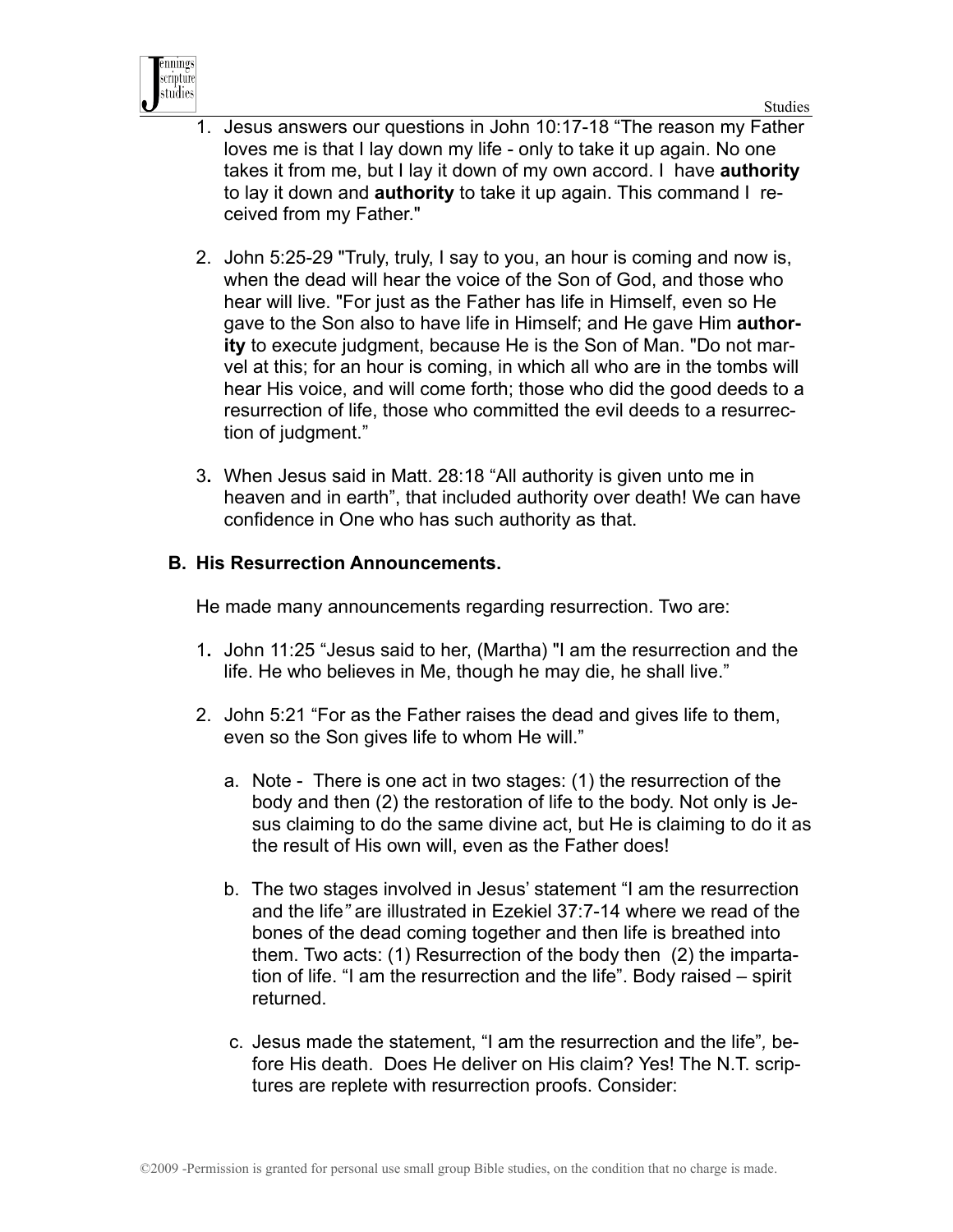



#### **C. His Resurrection Appearances**.

- 1. **Acts 1:3** *"To these He also presented Himself alive after His suffering, by many* **convincing proofs***, appearing to them over a period of forty days and speaking of the things concerning the kingdom of God. "*
- 2. The many appearances of Jesus after He arose from the dead are well documented. He was seen by:
	- Three women at the empty tomb Mark 16:1;
	- then Peter and John came to the empty tomb John 20:3-10;
	- He then appeared to the two disciples on the road to Emmaus Luke 24:13-27;
	- then to the 11 disciples, Thomas being absent John 20:19-24;
	- then a week later to the 12 disciples, Thomas being present John 20:26-29;
	- I Cor.15 tells us that several hundred saw Him at one time I Cor. 15:6;
	- He appeared to James I Cor. 15:7;
	- He appeared to Saul on the Damascus Road resulting in his conversion and name change to Paul – I Cor. 15:8 and Acts chapters 9, 22 & 26;
	- John saw Him on the Isle of Patmos Rev. 1:9-20.
- 3. There is ample proof of Jesus' resurrection. It is a well documented and attested event.

 His resurrection proves that He indeed is *"The Resurrection and The Life."* His word is true. We can place our complete confidence in Who He is and in what He says!

4. Consider further that:

## **II. THE POWER OF HIS RESURRECTION GIVES US COURAGE.**

He who had power to rise from the dead, has power to raise others from the dead. Jesus said, "Because I live, you will live also." (John 14:19) And Paul puts it this way in 1 Cor. 15:20-21 "But now Christ is risen from the dead, and has become the firstfruits of those who have fallen asleep. For since by man came death, by Man also came the resurrection of the dead."

#### **A. His Resurrection Power Was Exhibited.**

1. Matt 11:3-5 **"**Jesus answered and said to them, "Go and tell John the things which you hear and see: 5 The blind see and the lame walk; the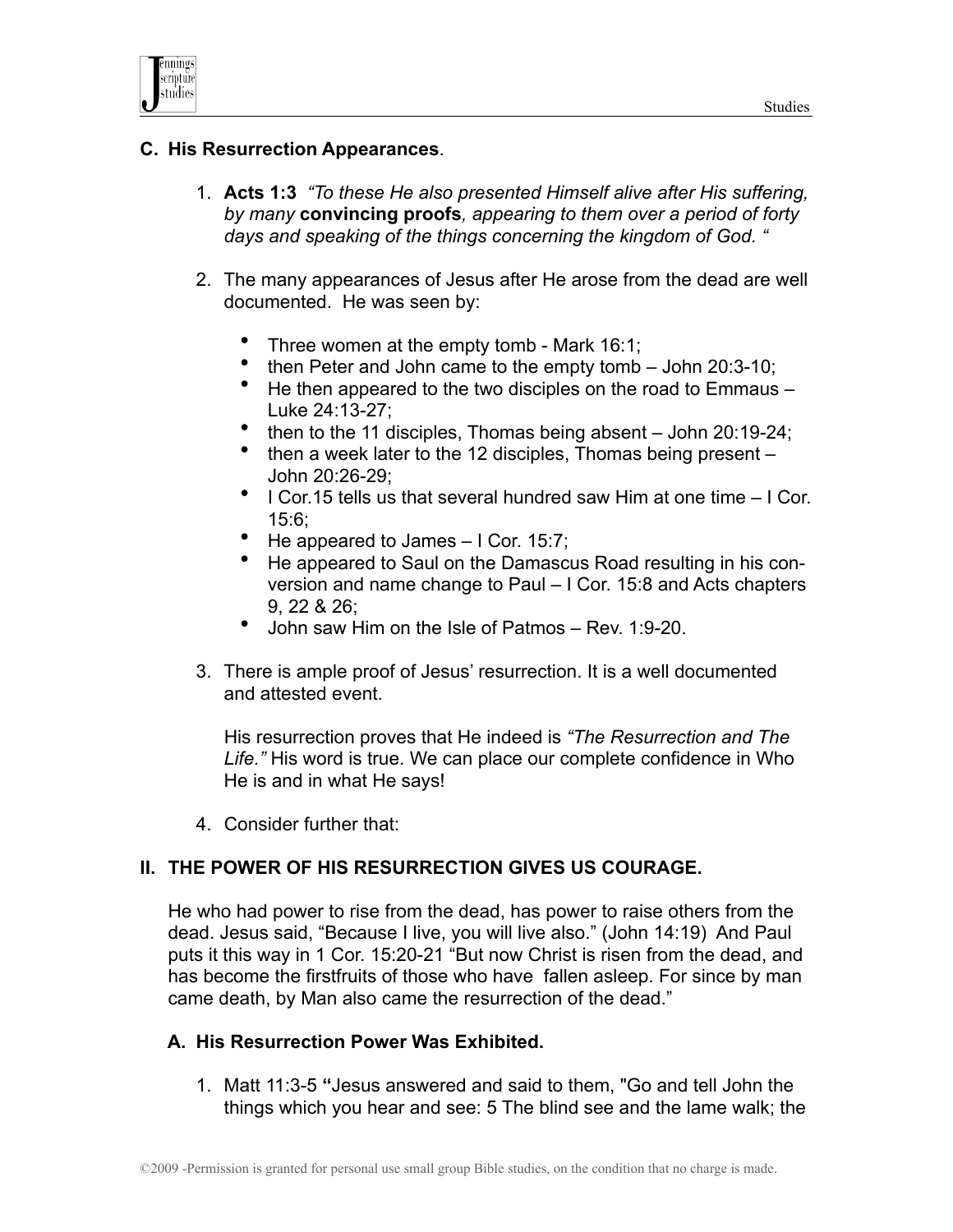

lepers are cleansed and the deaf hear; **the dead are raised up** and the poor have the gospel preached to them."

- a. Not only did Jesus have power to rise from the dead, but He had power to raise others from the dead and did so during His earthly ministry. For example:
	- (1) Many saints rose from the dead at the resurrection of Jesus (Matt. 27:50-53). Jesus' resurrection was not a solo event!
	- (2) Jesus raised the son of the widow of Nain from the dead (Luke 7:11-15).
	- (3) Jesus raised the daughter of Jairus from the dead (Luke 8:41, 42, 49-55).
	- (4) Jesus raised Lazarus from the dead (John 11:1-4)
	- (5) The evidence that Christ has resurrection power has been experienced by every sinner who has been raised from spiritual death to eternal life in Christ!
- 2. **ILL**. A Buddhist in India became a Christian & some of his friends asked him why. He said, "Well, it is like this: suppose you were going down a road and suddenly the road forked in two directions and you didn't know which way to go. If you met two men at the fork – one dead and one alive – which one would you ask to show you the way?" Buddhists and other cults serve a dead leader.
- 3. But as followers of Christ, we serve a living Savior. We can say with assurance, "The Lord is my Shepherd." He guides us, guards and guarantees us safe arrival in the Father's House because He lives!

#### **B. His Resurrection Power Can Be Experienced.**

- 1. Paul's passion for Christ is expressed in Phil. 3:10 wherein he said, "that I may know Him and the **power** of His resurrection…." This statement in itself is a proof of Christ's Resurrection. However, there is more in the statement.
- 2. Paul's desire underscores the truth that Christ's resurrection power is available to live the resurrected life that Christ imparts. The power that raised us Jesus is available to us:
	- a. There is power for our salvation. Romans 1:16 "For I am not ashamed of the gospel of Christ, for it is the power of God to salvation for everyone who believes, for the Jew first and also for the Greek." (Good News: Christ died, buried, arose!).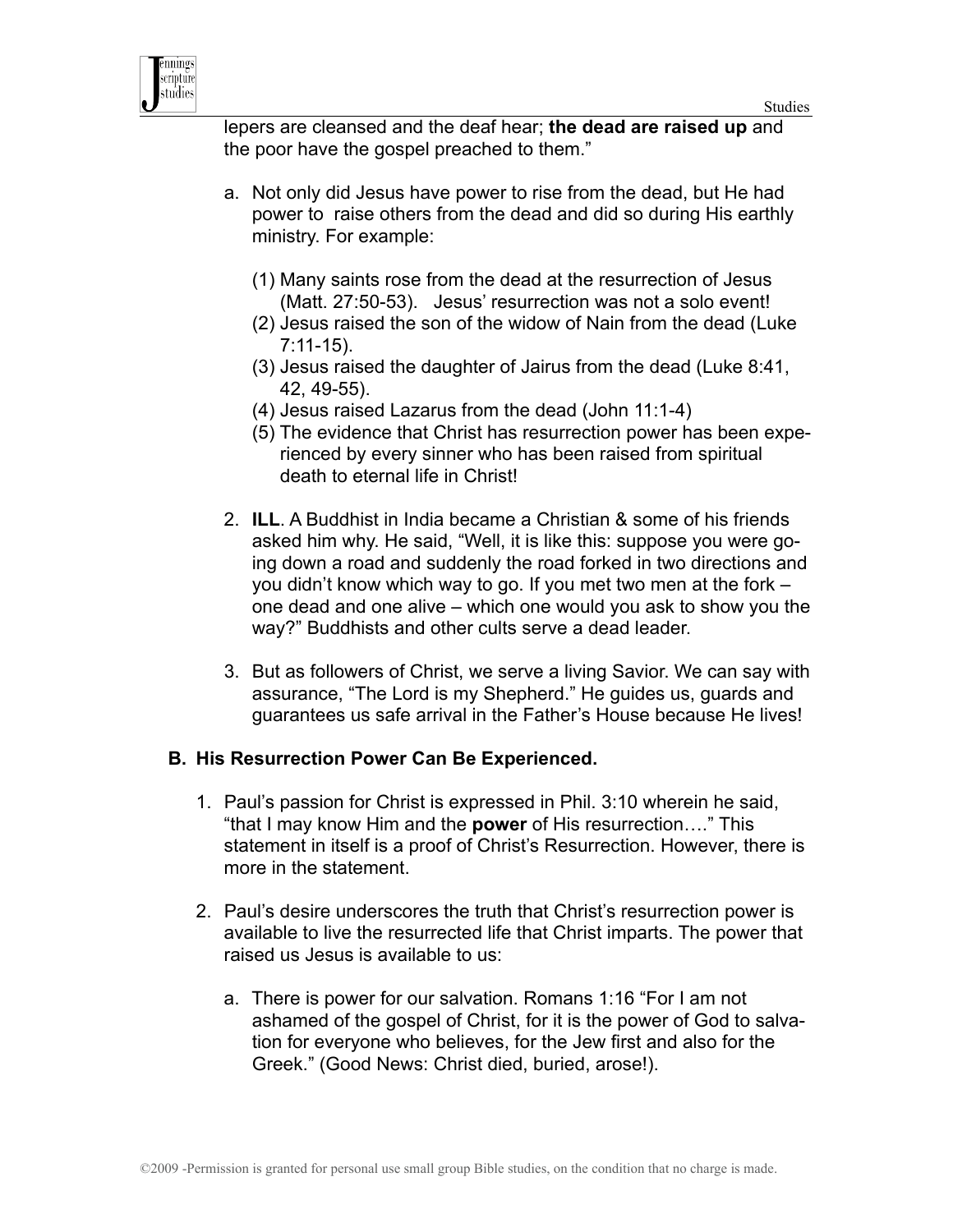

- b. There is power to witness. Acts 4:33 "with great power the apostles gave witness to the resurrection of the Lord Jesus."
- c. There is power for daily victory. Ephesians 6:10 "Finally, my brethren, be strong in the Lord and in the power of His might. Put on the whole armor of God…."
- d. There is power to be patient and longsuffering. Col 1:11 "strengthened with all might,according to His glorious power, for all patience and longsuffering with joy."
- e. There is power for an overcoming spirit. 2 Tim 1:7 "For God has not given us a spirit of fear, but of power and of love and of a sound mind."
- f. There is power to live godly lives. **2 Peter 1:3 "**His divine power has given us everything we need for life and godliness....."
- 3. As children of God we should take courage from the truth that we have been empowered for every eventuality with the same power that raised the Lord Jesus from the dead!

Abraham Lincoln was leaving church one Sunday, he was asked what he thought of the minister's sermon. He said, "The minister had a strong voice and a good delivery, but he forgot the most important part of a sermon. He forgot to ask us to do something great."

- 4. We should never say, "I am powerless to be or do all that God expects of me." We should rather say, "I can do all things through Christ who strengthens me.*"*(Phil.4:13)
- 5. Take courage, faint heart! We are children of God omnipotent who raises the dead! We believe and sing Isaac Watts's great hymn: *"I sing the almighty power of God That made the mountains rise, That spread the flowing seas abroad And built the lofty skies."*
- 6. We can take courage to face life and death because Jesus Christ has destroyed "him who holds the power of death - that is, the devil- and freed those who all their lives were held in slavery by their fear of death." (Heb 2:14-15)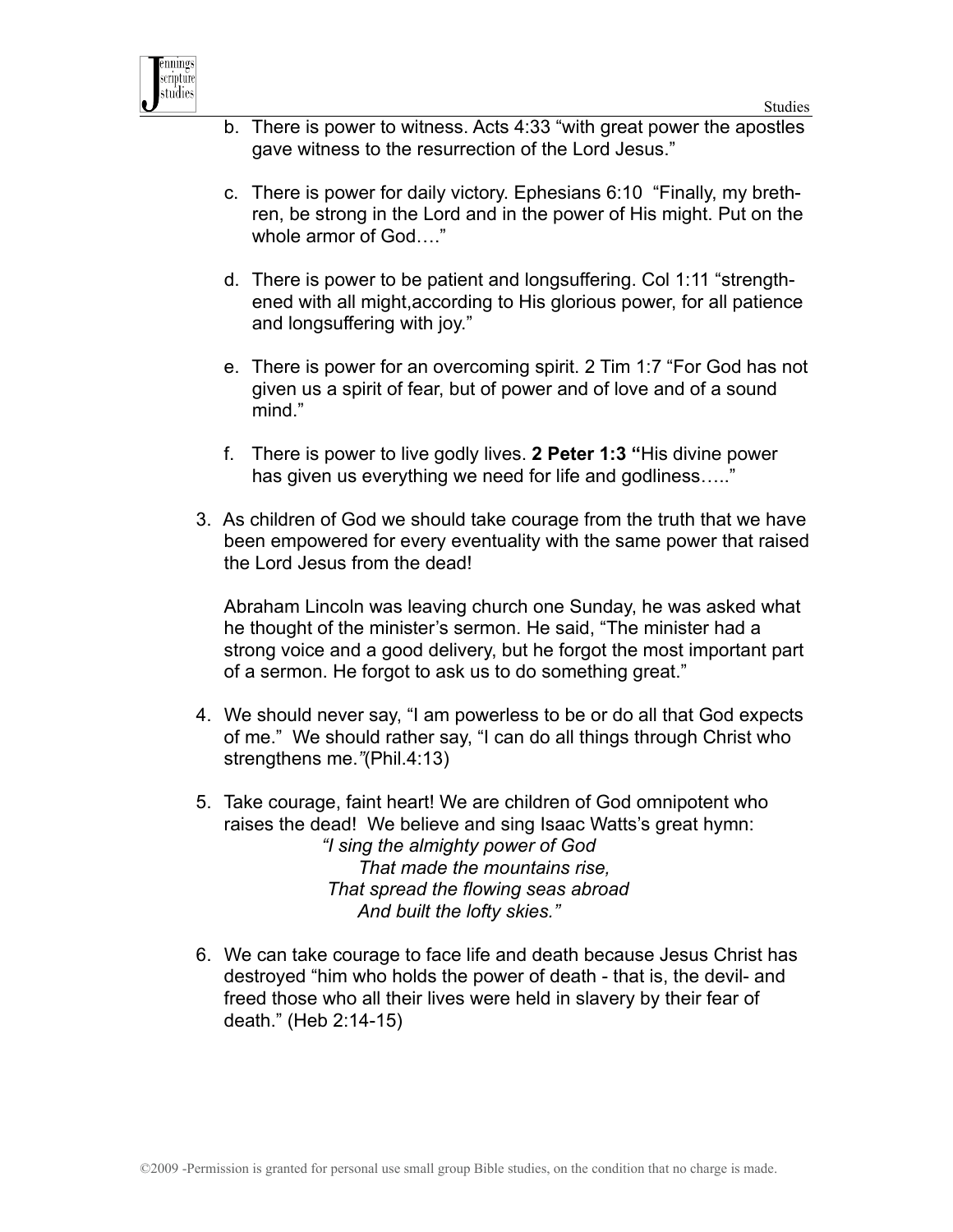

## **III. THE PROMISE OF OUR RESURRECTION GIVES US COMFORT.**

The past is prologue. Let us fast forward to the future. Job's question is apropos: "If a man dies, will he live again?" (Job 14:14) To answer Job's question we have a plethora of Christ's personal promises of our resurrection which are a great source of comfort. Let us look at some of these promises:

### **A. The Promises Of Eternal Life Assure Us Of Resurrection.**

- 1. John 3:16 "For God so loved the world that he gave his one and only Son, that whoever believes in him shall not perish but have **eternal life**."
	- The phrase "Eternal life" life occurs 31 times in the N.T.;<br>• "Everlasting life"  $-13$  times:
	- "Everlasting life" 13 times;
	- "live forever" 2 times.
- 2. The promise of Eternal life is predicated upon Jesus' resurrection. He arose and said in John 14:19 "Because I live, you will live also.*"* What a promise – what a comfort!
- 3. We have many promises of endless life by the One "who cannot lie." Paul wrote to Titus about the "hope of eternal life which God, who cannot lie, promised before time began." (Titus 1:2)

#### **B. The Promises Of His Return Assure Us Of Resurrection.**

From the many promises of Christ's return, a look at two will suffice:

- 1. 1 Cor 15:51-57 "Behold, I tell you a mystery:We shall not all sleep, but we shall all be changed--in a moment, in the twinkling of an eye, at the last trumpet. For the trumpet will sound, and the dead will be raised incorruptible, and we shall be changed. For this corruptible must put on incorruption, and this mortal must put on immortality. So when this corruptible has put on incorruption, and this mortal has put on immortality, then shall be brought to pass the saying that is written: "Death is swallowed up in victory." "O Death, where is your sting? O Hades, where is your victory?" The sting of death is sin, and the strength of sin is the law. But thanks be to God, who gives us the victory through our Lord Jesus Christ.
- 2. I Thess.4:15-18 "For this we say to you by the word of the Lord, that we who are alive and remain until the coming of the Lord will by no means precede those who are asleep. For the Lord Himself will descend from heaven with a shout, with the voice of an archangel, and with the trumpet of God. And the dead in Christ will rise first. Then we who are alive and remain shall be caught up together with them in the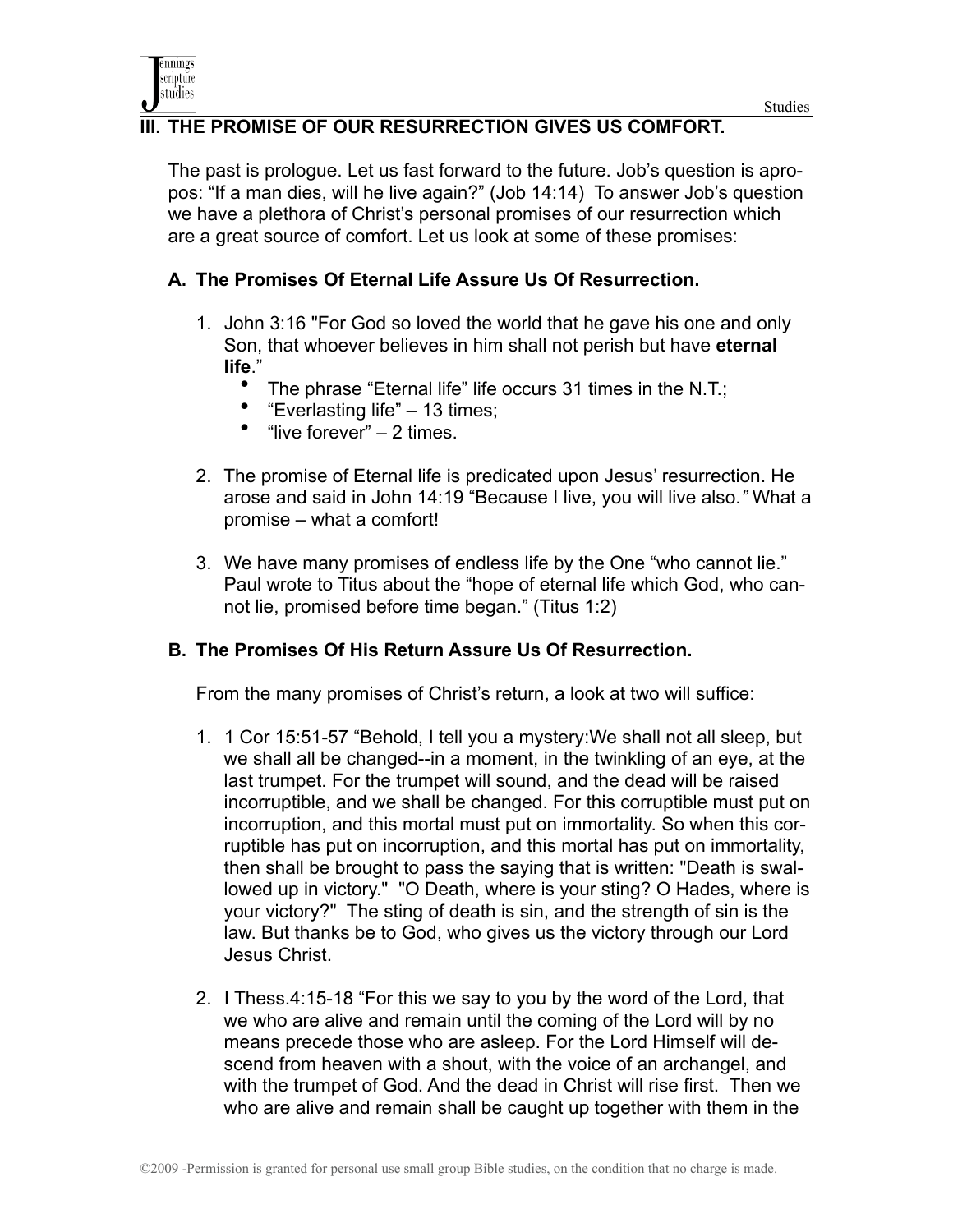



clouds to meet the Lord in the air. And thus we shall always be with the Lord. Therefore comfort one another with these words."

3. Should we die before the Lord returns, we have the comfort of the scriptures that when He comes we shall be raised to meet Him!

## **C. The Promise Of Our Reign Assures Us Of Resurrection.**

- 1. 2 Tim 2:11-12 "This is a faithful saying: For if we died with Him, We shall also live with Him. 12 If we endure, We shall also reign with Him."
- 2. Rev 5:9-10 "And they sang a new song, saying, "Worthy are You to take the book and to break its seals; for You were slain, and purchased for God with Your blood men from every tribe and tongue and people and nation. 10 "You have made them to be a kingdom and priests to our God; and they will reign upon the earth." NASU
- 3. Rev 20:6 "Blessed and holy is the one who has a part in the first resurrection; over these the second death has no power, but they will be priests of God and of Christ and will reign with Him for a thousand years." NASU
- 4. Rev 22:5 "And there will no longer be any night; and they will not have need of the light of a lamp nor the light of the sun, because the Lord God will illumine them; and they will reign forever and ever."
- 5. It is a settle fact that we shall reign with Christ our Savior, and this truth is a great comfort to us because, we cannot reign if we are not resurrected!

## **CONCLUSION**

- 1. Are you certain that you will be raised from the dead if you should die before Christ comes for us? How can we be sure beyond a shadow of a doubt, that we shall be raised to spend eternity with Jesus Christ?
	- Because of the Proof of His Resurrection, we can have confidence;
	- Because of the Power of His Resurrection, we can have courage;
	- Because of the Promises of Our Resurrection, we can be comforted!
- 2. Jesus said to Martha, "I am the resurrection and the life." And then He asked her this question: "Do you believe this?" (Jn.11:26) Friends, do you believe this? The door of your eternity with Jesus swings on the hinges of your belief of this truth!